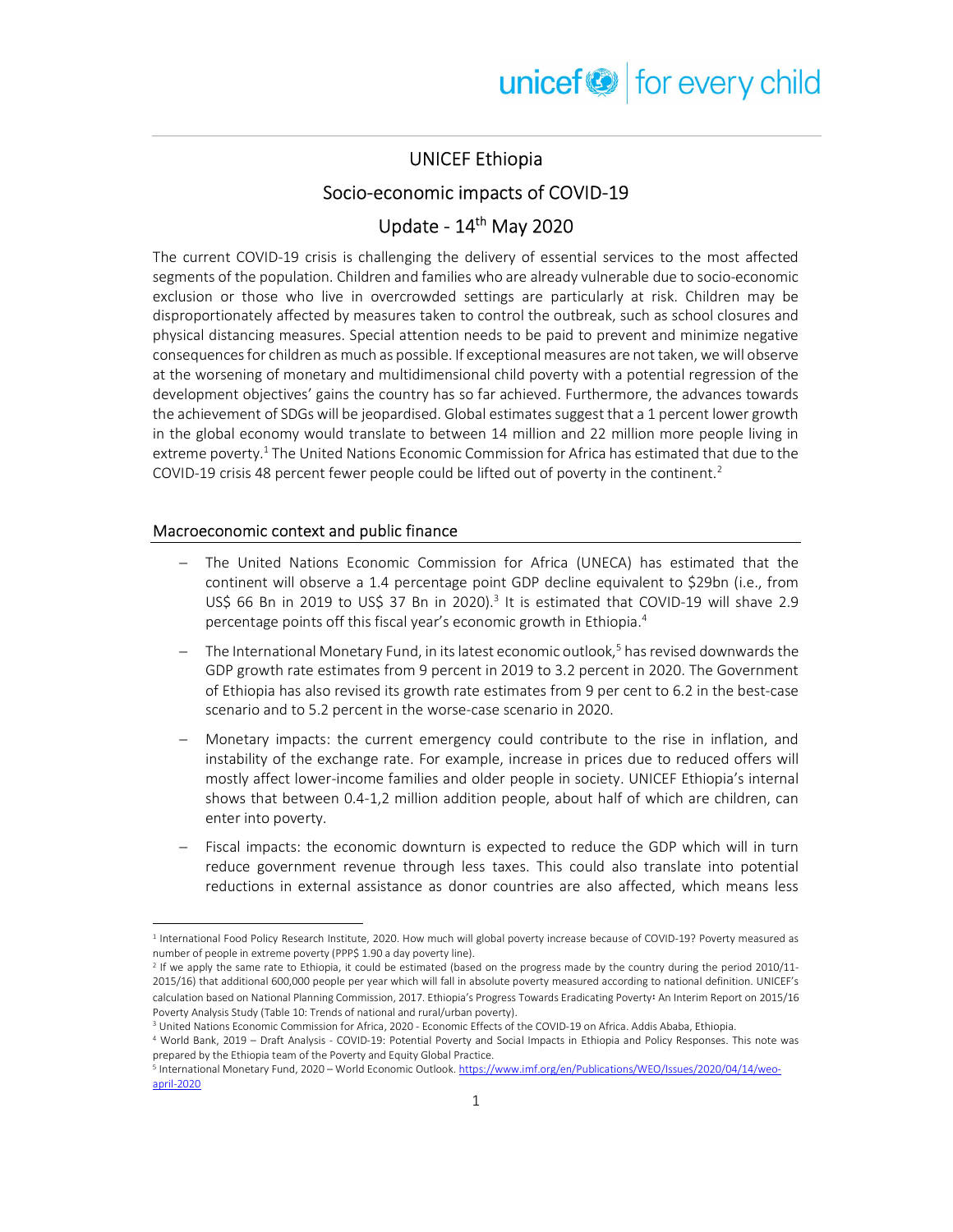funds for child-focused social sectors and less space to increase public spending both for the longer term and for current spending in response to the COVID-19 emergency (e.g. immediate needs of health and WASH services as well as social protection).

- Pressure on the current account balance; adverse impact on the aviation sector will mean less foreign exchange earnings required for much needed imports, plus hits on remittances and the tourism sector will also affect foreign exchange earnings. This will hinder the ability to service debt payments. Increase the level of debt today implies a mortgaging of the future. Borrowing today often implies taking from today´s children and adolescents who will have to repay the debts tomorrow.
- Unemployment: It is estimated that the employment in the African continent will drop of 48 percent due to the reduction in production.<sup>6</sup>

#### Health & Nutrition

- COVID-19 is a new virus and we do not know enough yet about how it affects children or pregnant women. We know it is possible for people of any age to be infected and transmit the virus, although older people and/or those with pre-existing medical conditions seem more likely to develop serious illness. The infection caused by the virus can be associated with acute respiratory distress syndrome and the overall condition of the individual who contracts the virus can be aggravated by existing conditions.
- Increased rate of illness is expected to put pressure to the quality of health care in Ethiopia with potential service saturations and severe limitations for poorer households in terms of affordability and accessibility.<sup>7</sup>
- In 2018, some 17 per cent of child deaths (32,000) were due to pneumonia, making it one of the leading killers of children under-five years. Twelve percent of children under this age group had diarrhoea two weeks before the 2016 Ethiopia Demographic and Health Survey, showing a high prevalence of diarrhoea, another child killer estimated to be responsible for 8-9 per cent of under-five child deaths. Primary health care services must continue or more children will die of these preventable causes than of COVID-19.
- Health services to non-COVID-19 related needs would diminish if health service providers are mobilized to respond to COVID-19. The first tangible evidence that we have of disrupted health services is the postponement of the measles and polio campaigns planned for March/April 2020. The number of children (0-59 months) for Polio campaign is 17,116,378 and for measles (9 - 59 months) is 14,699,948. This means that the vaccination of these children has been delayed and they are vulnerable to these infections.
- There are three-underlying causes of malnutrition namely: 1. household food insecurity due to loss of income particularly among the lower wealth quintile households with children under 5; there is therefore a need to advocate for expansion of the Productive Safety Net Programme (PSNP); 2. caring practices for children and women are likely to go down as livelihoods are affected; and 3. access to health services for common child illnesses and for treatment of moderate and severe wasting maybe be disrupted due to health workers'

 $^6$  United Nations Economic Commission for Africa, 2020 - Economic Effects of the COVID-19 on Africa. Addis Ababa, Ethiopia.

 $^7$  World Bank, 2019 – Draft Analysis - COVID-19: Potential Poverty and Social Impacts in Ethiopia and Policy Responses. This note was prepared by the Ethiopia team of the Poverty and Equity Global Practice.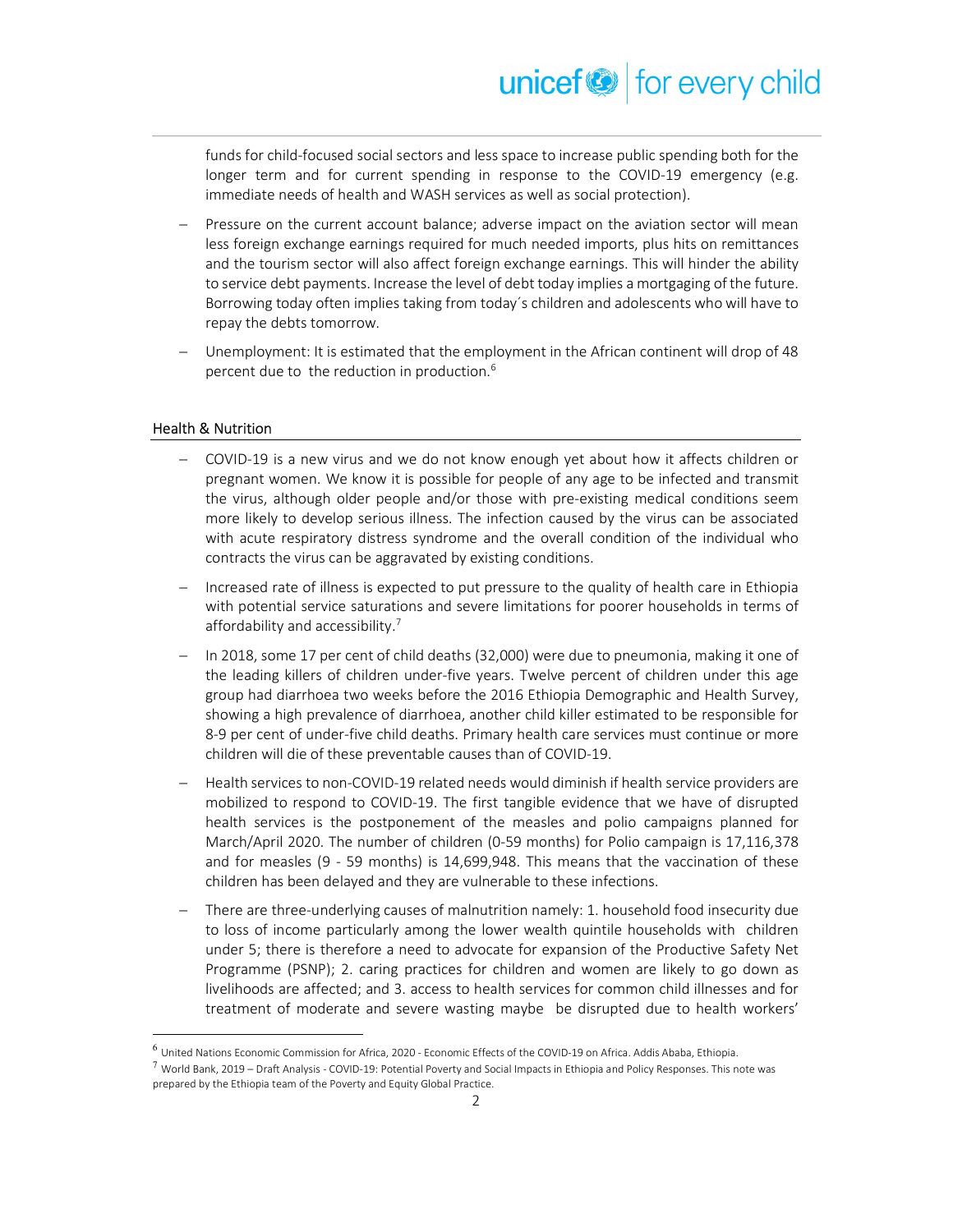limited access to health facilities or lack of motivation or fear of infection. These three underlying causes will drive rates of malnutrition up in the context of COVID-19; hence, they need to be monitored and innovative ways to rapidly expand and deliver services within the context of COVID-19 need to be considered.

 Due to combined effect of Desert Locust and secondary impact of COVID-19, a 15 percent increase is anticipated in the wasting caseload. This will have implications on the number of children to be treated and will require advocacy with donors for additional funding to procure Ready to Use Therapeutic Food (RUTF).

#### WASH

- The provision of safe water, sanitation, and hygienic conditions is essential to protecting human health during all infectious disease outbreaks, including the COVID-19 outbreak. Ensuring good and consistently applied WASH and waste management practices in communities, homes, schools, marketplaces, and health care facilities will help prevent human-to-human transmission of the COVID-19 virus.<sup>8</sup>
- Based on the 2019 Joint Monitoring Programme (JMP) report, only 11 percent of Ethiopia's population is using safely managed drinking water. The percentage of children deprived of safe drinking water is still high (according to analyses using 2016 EDHS data: 59 percent of children under 5 years; 56 percent of 5- to 17-year-olds). Children living in rural areas are much more deprived of safe drinking water than their urban counterparts (63 percent and 14 percent, respectively).
- Rural populations and the poorest households are the most disadvantaged in terms of sanitation, and deprivation in sanitation is one of the largest contributors to multidimensional child deprivation in Ethiopia. Among all children, the rate of deprivation of this basic right is 89 percent, with children in rural areas being much more deprived than children in urban areas (94 percent and 53 percent, respectively). Hygiene remains a major gap in emergency and non-emergency settings.
- With up to 22 percent (23million people) practicing open defecation, and very low rates of handwashing after the use of a latrine in Ethiopia, majority of poor households are thereby most at risk of contracting COVID-19 due to poor sanitation practices and hygienic conditions.
- If not well managed, movement restrictions and lock down enforcements will disproportionately affect poor households in underserved areas, who depend on daily wages to pay for safe drinking water for their households amongst other daily needs.

#### Education

 As all schools are closed, all school aged children who were enrolled in schools have been affected in terms of daily learning. The most vulnerable and poor children will not benefit from home-schooling during school closures, hence widening inequities in the learning gap between the lowest and highest quintiles.

<sup>&</sup>lt;sup>8</sup> World Health Organisation, 2019 - Water, sanitation, hygiene, and waste management for the COVID-19 virus. Interim guidance 19 March 2020.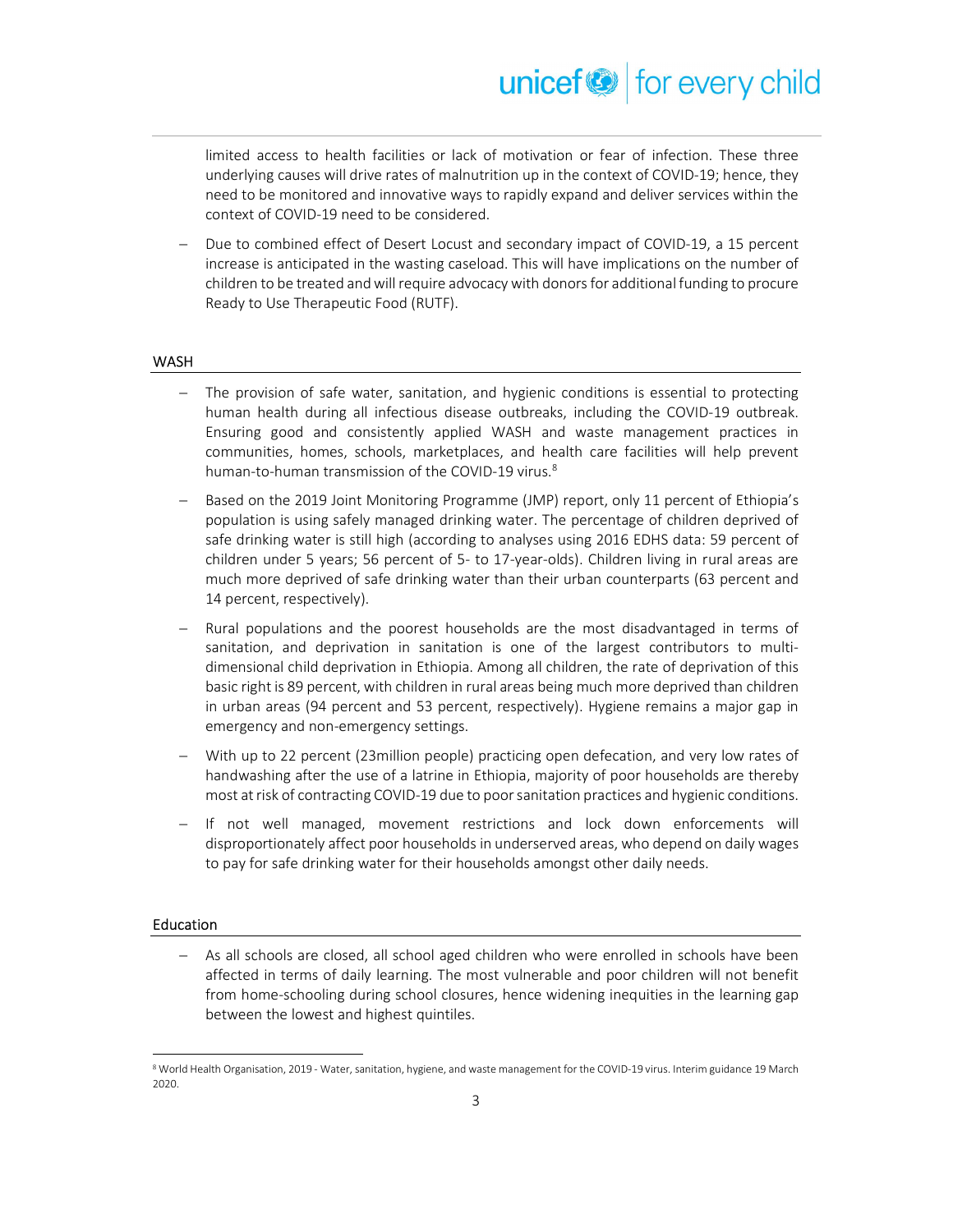# unicef<sup>®</sup> for every child

- School closures will lead to decline in food intake and nutrition, possibly increase school dropouts, and adversely impact human capital development. In addition, school closures may exacerbate permanent dropouts. Long-term impacts relating to disrupted schooling and early childhood nutrition will have a disproportionate impact on poor families, limiting their human capital development and future earning potential.
- The table below shows the number of children affected by the crisis as a result of the school closure:

| Level              | Male       | Female    | Total      |
|--------------------|------------|-----------|------------|
| Pre-primary        | 1,676,156  | 1,546,097 | 3,222,252  |
| Primary            | 10,654,351 | 9,392,006 | 20,046,357 |
| Secondary          | 1,526,653  | 1,293,482 | 2,820,135  |
| <b>Grand TOTAL</b> |            |           | 26,088,744 |

- According to the education cluster, at the end of 2019, about 1 million children benefitted from school feeding programmes across the seven regions that were targeted for humanitarian action. These children are not at present benefitting from school feeding as schools are closed.
- The Addis Ababa City Administration Education Bureau had also introduced a school feeding programme for all primary government schools so we can estimate that the 564,722 children that were receiving school meals in Addis Ababa and are no longer receiving this support will also be impacted in terms of their nutritional status.

#### Social Protection

- Greater Horn of Africa is currently experiencing the worst desert locust upsurge in the last 25 or so years. The COVID-19 pandemic will likely limit control and surveillance operations (already impacting supply of pesticides), as well as the deployment of experts to the field. This could cause considerable damage to livelihoods and food supply.
- In urban areas, it is expected that there will be a rise in the price of key commodities, driven largely by behavioural changes in urban areas – food hoarding, etc. Particularly, food price hikes will have a considerable impact on vulnerable and poor urban households.<sup>9</sup>
- There will be widespread loss of income and deeper levels of poverty as social distancing intensifies. This will have a big impact on the service industry, tourism and for the sizeable self-employed population. The combination of labour constraints and limited access to markets will drive poverty and exacerbate food insecurity. Loss of income especially for those engaged in informal operations where women are over-represented is likely.<sup>10</sup>

<sup>9</sup> World Bank, 2019 – Draft Analysis - COVID-19: Potential Poverty and Social Impacts in Ethiopia and Policy Responses. This note was prepared by the Ethiopia team of the Poverty and Equity Global Practice.

<sup>10</sup> World Bank, 2019 – Draft Analysis - COVID-19: Potential Poverty and Social Impacts in Ethiopia and Policy Responses. This note was prepared by the Ethiopia team of the Poverty and Equity Global Practice.